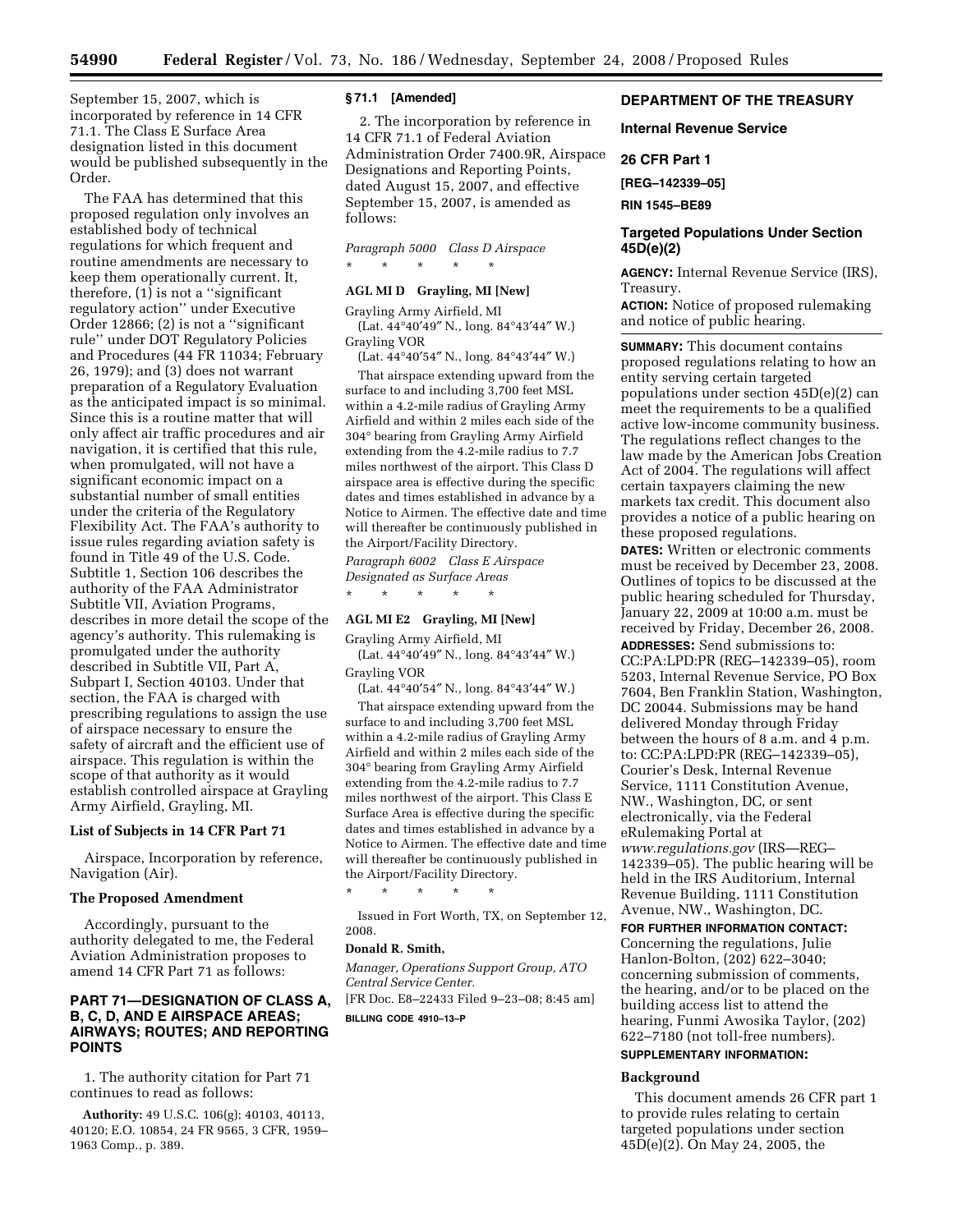Community Development Financial Institutions (CDFI) Fund published an advance notice of proposed rulemaking (ANPRM) (70 FR 29658) to seek comments from the public with respect to how targeted populations may be treated as eligible low-income communities under section 45D(e)(2). In response to the ANPRM, comments were received making various suggestions relating to the Treasury Department's definition of the term ''targeted populations'' and proposing amendments to the requirements to be a qualified active low-income community business under § 1.45D–1. On June 30, 2006, the IRS and Treasury Department released Notice 2006–60 (2006–29 IRB 82), which announced that § 1.45D–1 would be amended to provide rules relating to how an entity meets the requirements to be a qualified active low-income community business when its activities involve certain targeted populations under section 45D(e)(2). Taxpayers may rely on Notice 2006–60 until final regulations are issued. See § 601.601(d)(2) (ii)(*b*). The IRS and Treasury Department have reviewed and considered all written and electronic comments in the process of preparing the proposed regulations. This preamble to the proposed regulations describes many of the more significant comments received by the IRS and Treasury Department in response to the notice.

### *General Overview*

Section 45D(a)(1) provides a new markets tax credit on certain credit allowance dates described in section  $45D(a)(3)$  with respect to a qualified equity investment in a qualified community development entity (CDE) described in section 45D(c).

Section 45D(b)(1) provides that an equity investment in a CDE is a ''qualified equity investment'' if, among other requirements: (A) The investment is acquired by the taxpayer at its original issue (directly or through an underwriter) solely in exchange for cash; (B) substantially all of the cash is used by the CDE to make qualified lowincome community investments; and (C) the investment is designated for purposes of section 45D by the CDE.

Under section 45D(b)(2), the maximum amount of equity investments issued by a CDE that may be designated by the CDE as qualified equity investments shall not exceed the portion of the new markets tax credit limitation set forth in section 45D(f)(1) that is allocated to the CDE by the Secretary under section 45D(f)(2).

Section 45D(c)(1) provides that an entity is a CDE if, among other

requirements, the entity is certified by the Secretary as a CDE.

Section 45D(d)(1) provides that the term *qualified low-income community investment* means: (A) any capital or equity investment in, or loan to, any qualified active low-income community business (as defined in section  $45D(d)(2)$ ; (B) the purchase from another CDE of any loan made by the entity that is a qualified low-income community investment; (C) financial counseling and other services specified in regulations prescribed by the Secretary to businesses located in, and residents of, low-income communities; and (D) any equity investment in, or loan to, any CDE.

Under section 45D(d)(2), a qualified active low-income community business is any corporation (including a nonprofit corporation) or partnership if for such year, among other requirements, (i) at least 50 percent of the total gross income of the entity is derived from the active conduct of a qualified business within any lowincome community, (ii) a substantial portion of the use of the tangible property of the entity (whether owned or leased) is within any low-income community, and (iii) a substantial portion of the services performed for the entity by its employees are performed in any low-income community.

Under section 45D(d)(3), with certain exceptions, a qualified business is any trade or business. The rental to others of real property is a qualified business only if, among other requirements, the real property is located in a low-income community.

Section 221 of the American Jobs Creation Act of 2004 (Pub. L. 108–357, 118 Stat. 1418) amended section 45D(e)(2) to provide that the Secretary shall prescribe regulations under which one or more targeted populations (within the meaning of section 103(20) of the Riegle Community Development and Regulatory Improvement Act of 1994 (12 U.S.C. 4702(20))) may be treated as low-income communities. The regulations shall include procedures for determining which entities are qualified active low-income community businesses with respect to those populations.

The term *targeted population*, as defined in 12 U.S.C. 4702(20) and 12 CFR 1805.201, means individuals, or an identifiable group of individuals, including an Indian tribe, who (A) are low-income persons; or (B) otherwise lack adequate access to loans or equity investments. Under 12 U.S.C. 4702(17) as interpreted by 12 CFR 1805.104, the term *low-income* means having an income, adjusted for family size, of not

more than (A) for metropolitan areas, 80 percent of the area median family income; and (B) for non-metropolitan areas, the greater of (i) 80 percent of the area median family income; or (ii) 80 percent of the statewide nonmetropolitan area median family income.

Section 101(a) of the Gulf Opportunity Zone Act of 2005 (Pub. L. 109–135, 119 Stat. 2577) added new section 1400M(1), which provides that the Gulf Opportunity Zone (GO Zone) is that portion of the Hurricane Katrina disaster area determined by the President to warrant individual or individual and public assistance from the Federal Government under the Robert T. Stafford Disaster Relief and Emergency Assistance Act (the Act) by reason of Hurricane Katrina.

Section 1400M(2) provides that the Hurricane Katrina disaster area is an area with respect to which a major disaster has been declared by the President before September 14, 2005, under section 401 of the Act by reason of Hurricane Katrina. After determination by the President that a disaster area warrants assistance pursuant to the Act, the Federal Emergency Management Agency (FEMA) makes damage assessments. The categories for damage assessment in the wake of a hurricane are: Flooded area, saturated area, limited damage, moderate damage, extensive damage, and catastrophic damage.

Under section  $1400\mathrm{N(m)}(1)$ , a CDE shall be eligible for an allocation under section 45D(f)(2) of the increase in the new markets tax credit limitation described in section 1400N(m)(2) only if a significant mission of the CDE is the recovery and redevelopment of the GO Zone. Section 1400N(m)(2) provides that the new markets tax credit limitation otherwise determined under section 45D(f)(1) shall be increased by an amount equal to \$300,000,000 for 2005 and 2006 and \$400,000,000 for 2007, to be allocated among CDEs to make qualified low-income community investments within the GO Zone.

Notice 2006–60 provides rules relating to how an entity meets the requirements to be a qualified active low-income community business when its activities involve targeted populations. Targeted populations that will be treated as a low-income community are defined as individuals, or an identifiable group of individuals, including an Indian tribe, who are lowincome persons or who are individuals who otherwise lack adequate access to loans or equity investments. The notice provides requirements for qualified active low-income community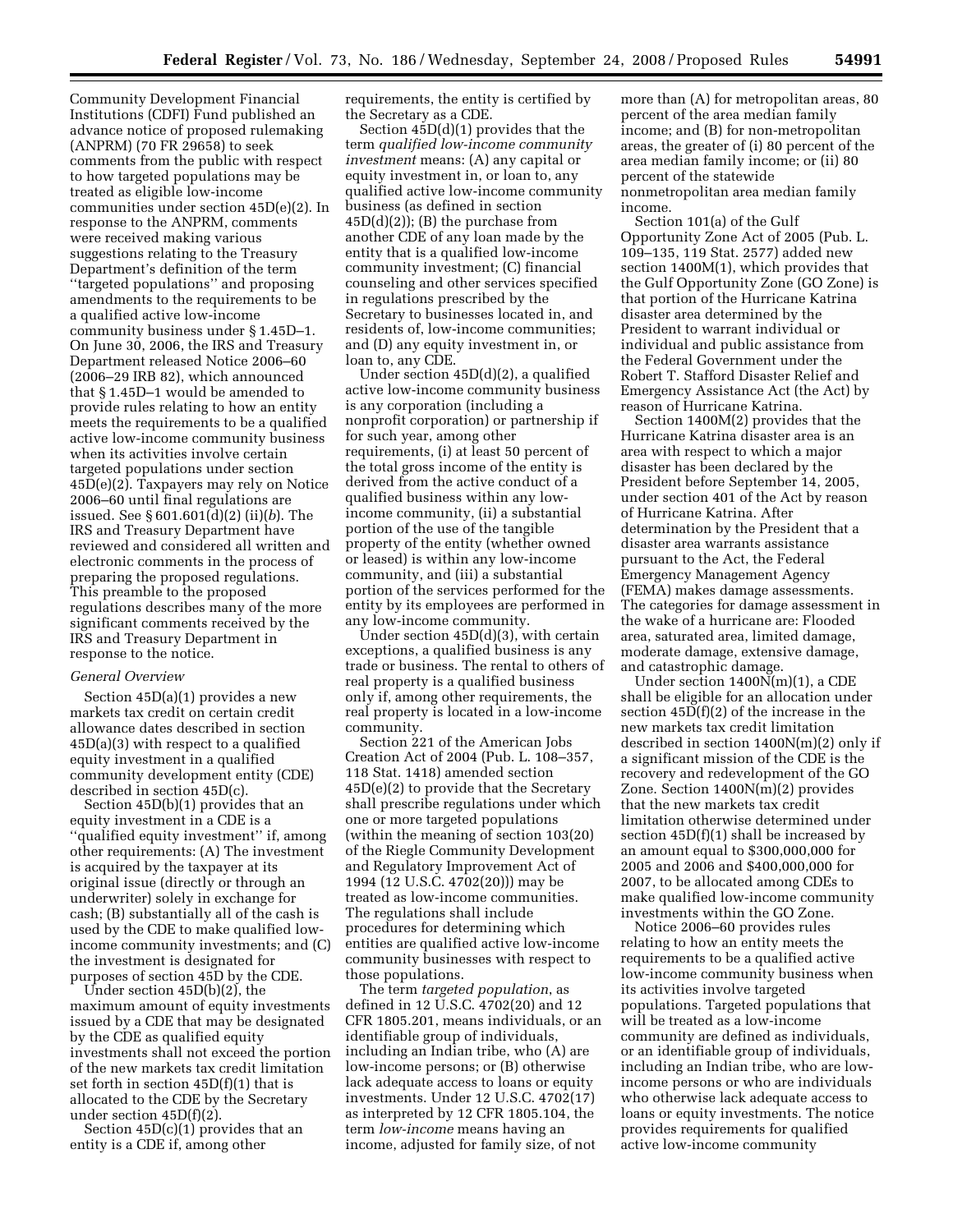businesses that serve low-income targeted populations and for qualified active low-income community businesses that serve the GO Zone Targeted Population.

### **Summary of Comments and Explanation of Provisions**

The proposed amendments to § 1.45D–1 incorporate the guidance provided by Notice 2006–60 into the regulations. Unless otherwise stated, the existing rules of § 1.45D–1 relating to qualified active low-income community businesses apply to businesses serving targeted populations. For example, the ''reasonable expectations'' safe harbor of § 1.45D-1(d)(6)(i) applies to businesses serving targeted populations. That rule allows an entity to be treated as a qualified active low-income community business for the duration of the CDE's investment if the CDE reasonably expects, at the time the CDE makes the investment in, or loan to, the entity that the entity will satisfy the requirements to be a qualified active low-income community business throughout the entire period of the investment or loan. Except as discussed later in this preamble, the rules in these proposed regulations are the same as those provided in Notice 2006–60.

Sections 3.03 and 3.04 of Notice 2006–60 and the proposed amendments to § 1.45D–1 include a definition of Targeted Populations, determined by the Treasury Department, that further defines the terms ''low-income persons'' and ''individuals who otherwise lack adequate access to loans or equity investments.''

Section 3.03(1) of Notice 2006–60 states that an individual shall be considered to be low-income if the individual's family income, adjusted for family size, is not more than (A) for metropolitan areas, 80 percent of the area median family income; and (B) for non-metropolitan areas, the greater of (i) 80 percent of the area median family income; or (ii) 80 percent of the statewide nonmetropolitan area median family income. A commentator requested guidance on calculating the applicable income limitation and calculating the family income. In calculating the applicable income limitation, taxpayers must rely on the annual estimates of median family income released by the Department of Housing and Urban Development (HUD) and may rely on those figures until 45 days after HUD releases a new list of income limits, or until HUD's effective date for the new list, whichever is later. For example, a taxpayer hires on January 1, 2007, a new employee who is a member of a four person family. The

most recent HUD median family income estimates were released on March 19, 2007. In determining whether the employee is low-income on January 1, 2008, the taxpayer may rely on the 2007 HUD median family income estimates for a four person family until 45 days after HUD releases a new list of income limits, or until HUD's effective date for the new list, whichever is later. The income limits are computed and listed, according to family size, by HUD for every Metropolitan Statistical Area, Primary Metropolitan Statistical Area, and nonmetropolitan county of the United States and Puerto Rico. HUD also releases income limits for the possessions of Guam and the Virgin Islands.

One commentator suggested that it would be less burdensome for a qualified active low-income community businesses to document that an individual is low-income for purposes of section 45D(e)(2) if individuals who live in a low-income community as defined in section  $45D(e)(1)$ ,  $(3)$ ,  $(4)$ , or (5) were deemed to be low-income for purposes of section 45D(e)(2). However, section 45D(e)(2) directly cross references targeted populations as defined in 12 U.S.C. 4702(20). The term *low-income* is defined in 12 U.S.C. 4702(17) to mean having an income, adjusted for family size, of not more than: For metropolitan areas, 80 percent of the area median income; and for nonmetropolitan areas, the greater of 80 percent of the area median income or 80 percent of the statewide nonmetropolitan area median income. Accordingly, the Treasury Department is not adopting the commentator's suggestion.

Some commentators suggested stricter requirements for targeted populations by increasing the 120-percent-income restriction in section 3.03(3) of Notice 2006–60 to 150 percent of municipal median income and requiring that taxpayers meet all three of the qualified active low-income community business tests set forth in sections 3.03(2)(a) and 3.04(3)(a) instead of one of the three. The commentators also suggested providing stricter requirements for the definitions of low-income persons, lowincome communities, and qualified active low-income community businesses. The commentators expressed concern that Notice 2006–60 permits investments beyond lowincome communities. Neither Notice 2006–60 nor the proposed regulations change the existing rules governing lowincome communities. Rather, they provide guidance on how an entity serving certain targeted populations under section 45D(e)(2) can be a

qualified active low-income community business. The IRS and Treasury Department believe that Notice 2006–60 and the proposed regulations appropriately implement Congressional intent to expand new market tax credit investments to low-income individuals and individuals that otherwise lack adequate access to loans or equity investments by treating targeted populations as a low-income community. Congress enacted the targeted populations provisions under section  $45D(e)(2)$  to expand new markets tax credit investment dollars to other underserved areas. Consequently, the proposed regulations do not adopt the commentators' suggestions.

Some commentators believe that the rules in Notice 2006–60 should be broadened in scope to allow entities engaged in essential governmental functions, such as health care services to the community, to be deemed to be a qualified active low-income community business serving targeted populations. The IRS and Treasury Department do not believe that it is appropriate to provide targeted benefits to particular industries. Accordingly, the proposed regulations do not adopt this comment.

Other commentators believe that a non-profit business that is not individually owned should be able to satisfy the ownership test if at least 25 percent of the business's board is comprised of individuals who are lowincome or represent a low-income targeted population. Another commentator suggested removing the 120-percent-income restriction. Concerning the rules for the GO Zone Targeted Population, one commentator suggested using parishes rather than census tracts and suggested removing or substantially reducing the percentage test for the gross income requirement. The proposed regulations do not adopt these suggestions because the IRS and Treasury Department believe that the guidance provided in Notice 2006–60 generally ensures that the businesses receiving qualified low-income community investments serve targeted populations for low-income and GO Zone populations. Finally, some commentators suggested providing geographic rules for targeted populations. Targeted populations is not a geographic concept; it is designed to provide a new markets tax credit to investors of qualified active low-income community businesses that serve targeted populations. Therefore, this comment was not adopted.

Section 3.03(2) of Notice 2006–60 provides qualified active low-income community business requirements for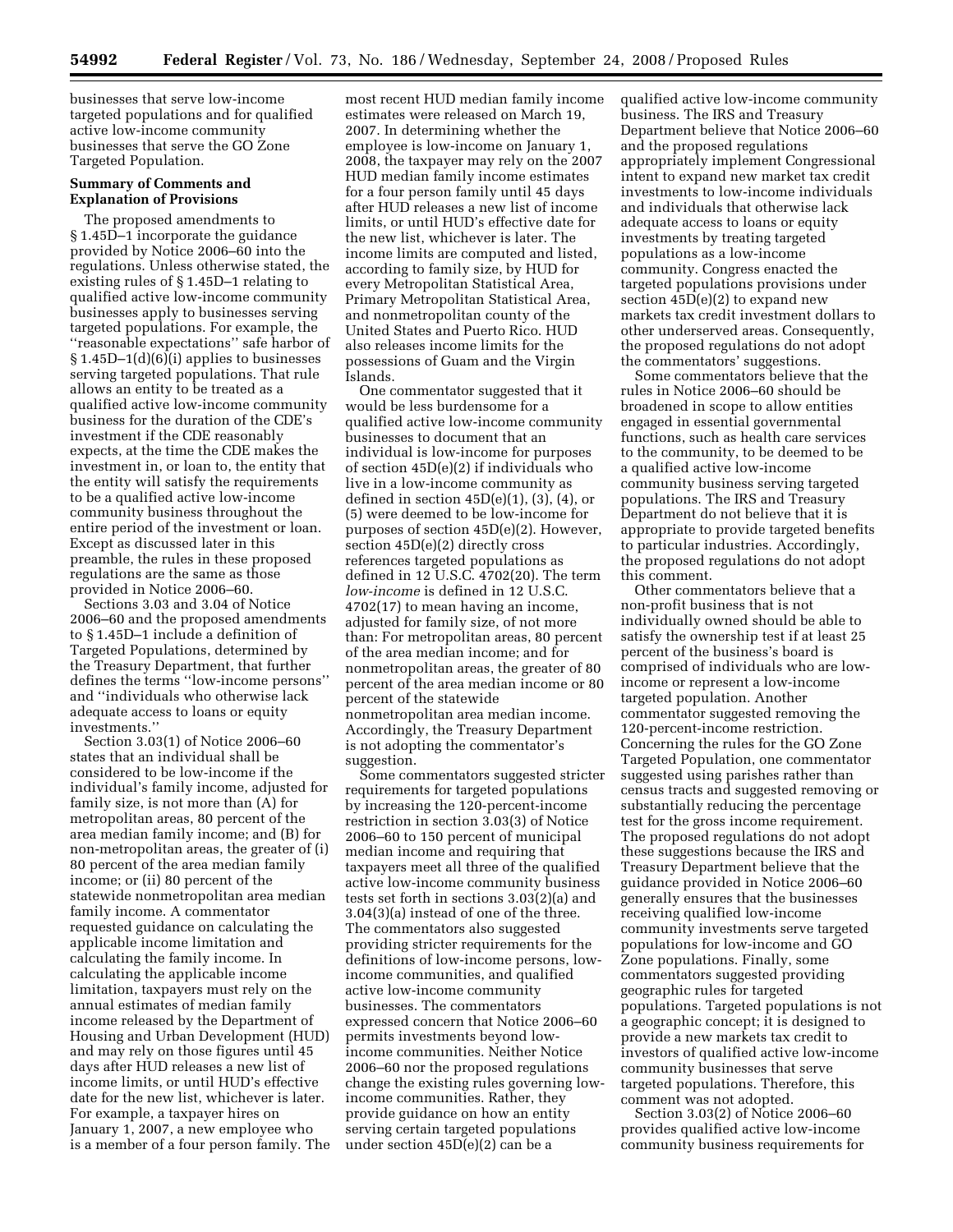low-income targeted populations. Several commentators suggested that businesses that qualify and participate in other Federal programs targeted specifically to low-income individuals and families may use such participation as a proxy for meeting the targeted populations requirements. The IRS and Treasury Department have not analyzed other Federal programs to determine whether they meet the statutory requirements under section 45D(e), and it is not certain that programs currently meeting the requirements would continue to do so in the future. Moreover, the IRS and Treasury Department do not believe it is appropriate to exempt certain businesses from meeting the regulatory requirements to be a qualified active low-income community business based upon participation in other Federal programs, including those designed to aid low-income individuals and families, because these Federal programs cannot be substituted for the statutory requirements under section 45D(e). Therefore, the proposed regulations do not adopt this comment.

One commentator requested that the gross income requirement of section 3.03(2)(a)(i) of Notice 2006–60 be amended to include income from the provision of services to businesses that serve targeted populations. The comment focuses on wholesalers that sell goods to retailers that resell to lowincome persons. The IRS and Treasury Department believe that such a rule would cover too broad a range of transactions and would conflict with the goal of ensuring that qualified lowincome community investment dollars go directly to businesses that serve targeted populations. Accordingly, the proposed regulations do not adopt this comment.

Several commentators suggested that additional restrictions should be added to the employee requirement under sections  $3.03(2)(a)(ii)$  and  $3.04(3)(a)(ii)$ of Notice 2006–60. One commentator proposed that the employee should be a member of a targeted group as defined by the work opportunity tax credit under section 51. Another commentator suggested that a business should be able to satisfy the employee test only if the business pays a wage that would increase the income of the low-income individual being hired. Still another commentator suggested that the employee requirement be satisfied only if each \$25,000 in tax credit allocation results in at least one new job. Although the proposed regulations do not incorporate these suggestions at this time, the IRS and Treasury Department request comments regarding whether

additional restrictions should be added to the employee requirement.

One commentator asked that the guidance provided in section 3.03(2)(b) of Notice 2006–60 on the determination of whether an employee is a low-income person be amended to provide that the determination should be made on the later of the date the employee was hired or the date the qualified low-income community investment is made. The IRS and Treasury Department believe that adopting this comment would create undue complexity. In addition, the IRS and Treasury Department do not want to provide a rule that may encourage employers to keep their employees low-income to be eligible as a qualified active low-income community business. Therefore, the proposed regulations retain the rule in Notice 2006–60 that the determination of whether an employee is a low-income person is made at the time of hire.

Sections 3.03(3)(a)(iii) and 3.04(4)(a)(iii) of Notice 2006–60 provide that the 120-percent-income restriction and the 200-percent-income restriction, respectively, do not apply to an entity located within a population census tract with a population of less than 2,000 if such tract is located in a metropolitan area and more than 75 percent of the tract is zoned for commercial or industrial use. A commentator suggested that to determine whether 75 percent of a population census tract is zoned for commercial or industrial use, the area of the population census tract should be used. In addition, the tract should be considered zoned for commercial or industrial use if commercial or industrial use is a permissible zoning use. The IRS and Treasury Department agree that these suggestions will help clarify the rule. Accordingly, the proposed regulations adopt the commentator's suggestions.

Sections 3.03(3)(b), 3.04(3)(b), and 3.04(4)(b) of Notice 2006–60 provide tests to determine whether an entity is located in a particular census tract. One commentator suggested that the percentages used for the use of tangible property test and services performed test be increased from 40 percent to 60 percent. The proposed regulations do not adopt this comment because the proposed percentages are consistent with the qualified active low-income community business requirements under § 1.45D–1(d)(4)(i).

Section 3.03(4) of Notice 2006–60 provides that the rental to others of real property for low-income targeted populations that otherwise satisfies the requirements to be a qualified business will be treated as located in a lowincome community if at least 50 percent

of the entity's total gross income is derived from rentals to individuals who are low-income persons and/or to a qualified active low-income community business that meets the requirements for low-income targeted populations. Section 3.04(5) provides a similar rule for rental of real property for the GO Zone Targeted Population. One commentator suggested that ''50 percent'' be lowered to ''20 percent'' to mirror the definition of non-residential real property for purposes of depreciation under section 168. The IRS and Treasury Department believe that, for purposes of determining whether a business engaged in the rental of real property is located in a low-income community, it is more appropriate to adopt rules consistent with the rules governing whether an entity is a qualified active low-income community business for targeted populations. Therefore, the proposed regulations do not adopt the commentator's suggestion.

The Treasury Department has determined that an individual is considered to otherwise lack adequate access to loans or equity investments only if the individual was displaced from his or her principal residence as a result of Hurricane Katrina and/or the individual lost his or her principal source of employment as a result of Hurricane Katrina. In order to meet this definition, the individual's principal residence or principal source of employment, as applicable, must have been located in a population census tract within the GO Zone that contains one or more areas designated by FEMA as flooded, having sustained extensive damage, or having sustained catastrophic damage as a result of Hurricane Katrina. One commentator asked how taxpayers would know which population census tracts have received the relevant FEMA designations. The CDFI Fund has made this information available on its Web site at *[www.cdfifund.gov](http://www.cdfifund.gov)*.

Commentators requested that the GO Zone Targeted Population be expanded to all census tracts within the GO Zone, rather than limited to only those areas designated by FEMA as flooded, having sustained extensive damage, or having sustained catastrophic damage as a result of Hurricane Katrina. The IRS and Treasury Department believe that for purposes of the increase in the limitation under section 1400N(m)(2), the new markets tax credit should only be used in the areas that were most devastated by Hurricane Katrina or are otherwise qualified as low-income communities. The IRS and Treasury Department believe that the areas that were most devastated by Hurricane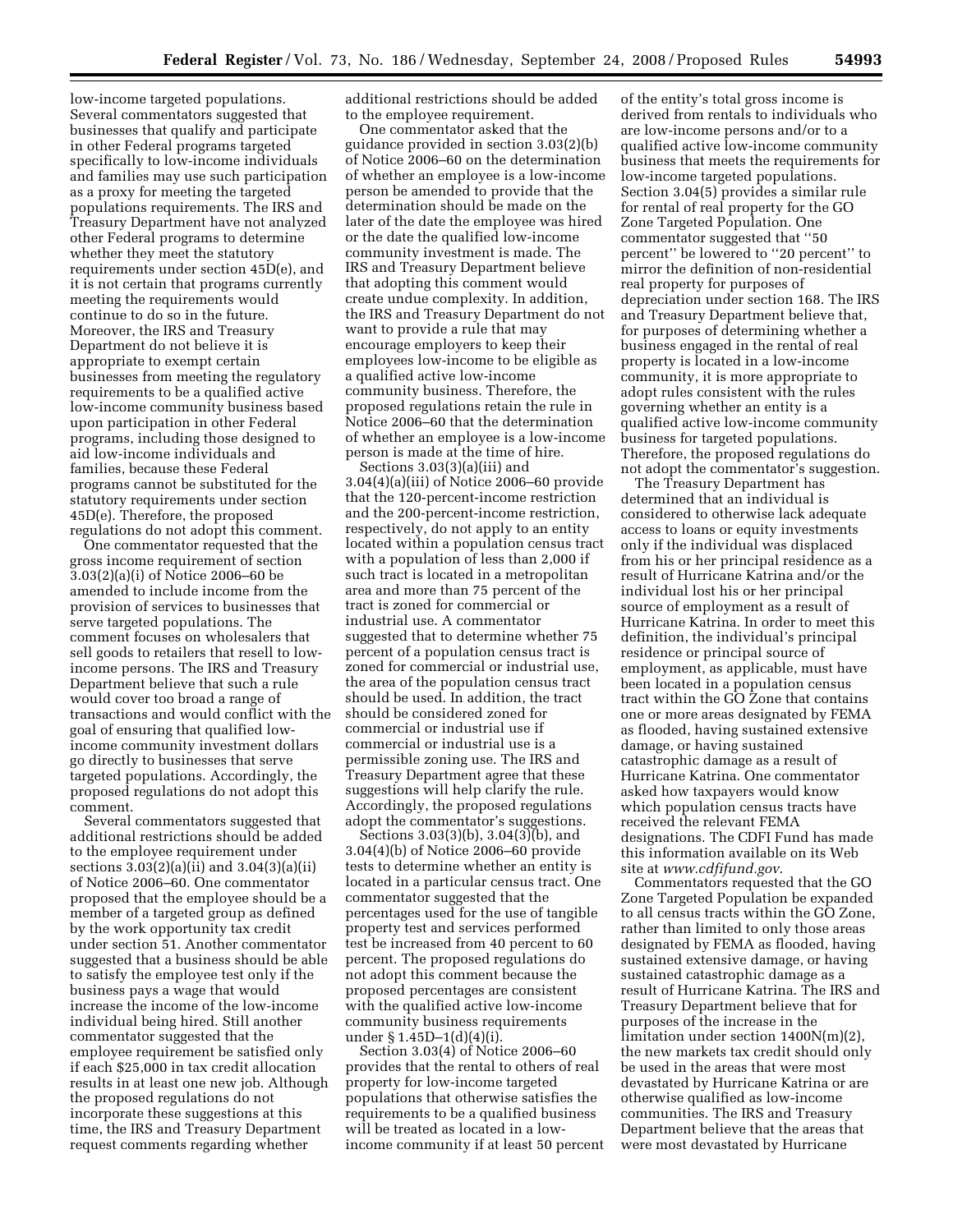Katrina are in greater need of assistance, due to lack of adequate access to loans or equity investments, than other areas within the GO Zone.

Commentators requested that the proposed regulations not limit use of the rules governing the GO Zone Targeted Population to investments made by CDEs with allocations from the increase under section 1400N(m)(2). The IRS and Treasury Department do not believe that it is appropriate to expand the ability to use the rules governing the GO Zone Targeted Population beyond investments made by CDEs with GO Zone allocations, because it would remove much needed assistance from other low-income communities within the GO Zone.

Section  $1.45D-1(d)(4)(iv)(A)$  provides that for purposes of  $\S 1.45D-1(d)(4)(i)$ , an entity will be treated as engaged in the active conduct of a trade or business if, at the time the CDE makes a capital or equity investment in, or loan to, the entity, the CDE reasonably expects that the entity will generate revenues (or, in the case of a nonprofit corporation, engage in an activity that furthers its purpose as a nonprofit corporation) within 3 years after the date the investment or loan is made. This ''active conduct of a trade or business'' safe harbor applies only for purposes of determining whether an entity is engaged in the active conduct of a trade or business and does not apply for purposes of determining whether an entity is otherwise a qualified active low-income community business. Further, the ''active conduct of a trade or business'' safe harbor does not conflict with the gross-income requirement of  $\S 1.45D-1(d)(4)(i)(A)$ because that paragraph provides that the entity is deemed to meet the grossincome requirement if the entity meets the requirements of either § 1.45D–  $1(d)(4)(i)(B)$  or (C) if "50 percent" is applied instead of ''40 percent.'' Therefore, an entity that has no gross receipts and relies on the ''active conduct of a trade or business'' safe harbor of  $\S 1.45D-1(d)(4)(iv)(A)$  can meet the requirements to be a qualified active low-income community business by satisfying either the use of tangible property requirement of § 1.45D–  $1(d)(4)(i)(B)$  or the services performed requirement of  $\S 1.45D-1(d)(4)(i)(C)$  at 50 percent instead of 40 percent. Several commentators requested that, in order to accommodate start-up entities, the proposed regulations provide a rule wherein a business could qualify as a qualified active low-income community business serving targeted populations if the CDE reasonably expects that the entity will generate revenues within

three years after the date the investment or loan is made. If a business serving targeted populations chose to apply the gross income requirement rather than the employee requirement or the owner requirement, the commentators' suggestion could potentially allow a business to be a qualified active lowincome community business for three years without having to meet any requirement. This result is clearly inappropriate. Therefore, the proposed regulations do not adopt the commentators' suggestion. In addition, the proposed regulations clarify the language in  $\S 1.45D-1(d)(4)(iv)(A)$  to address any confusion as to the application of the ''active conduct of a trade or business'' safe harbor.

Several commentators submitted comments that address subjects not within the scope of these proposed regulations. For example, comments were received addressing CDFI Fund allocation application procedures, such as minimum submission requirements, weighted scoring criteria, approval procedures, ''high distress'' criteria, underwriting criteria, and amendments to existing allocation agreements. These comments have been forwarded to the CDFI Fund for consideration.

### **Proposed Effective/Applicability Date**

The rules contained in these regulations are proposed to apply to taxable years ending on or after the date of publication of the Treasury decision adopting these rules as final regulation in the **Federal Register**. In the meantime, taxpayers may rely on Notice 2006–60 (2006–29 IRB 82) for designations made by the Secretary after October 22, 2004.

#### **Request for Comments**

The IRS and Treasury Department invite taxpayers to submit comments on issues relating to how an entity meets the requirements to be a qualified active low-income community business when its activities involve certain targeted populations under section 45D(e)(2). In particular, the IRS and Treasury Department encourage taxpayers to submit comments on the following issues:

1. What measure of income should be used to determine an individual's income for purposes of the definition of low-income persons in § 1.45D– 1(d)(9)(i)(A)? For example, should the measure of income for this purpose be the same as the measure of income used by the U.S. Census Bureau, the measure of income on the IRS Form 1040, or the measure of income in 24 CFR Part 5, which is used for certain HUD programs and other Federal programs? The IRS

and Treasury Department are considering using the measure of income used by the U.S. Census Bureau to ensure a consistent comparison between the individual's family income and the applicable area median family income.

2. Should the gross income requirements in § 1.45D– 1(d)(9)(i)(B)(*1*)(*i*) and (ii)(C)(*1*)(*i*) be modified to include the fair market value of goods and services provided to low-income persons at reduced fees? For example, should a business that provides its services to low-income persons for half of what it charges its other customers be able to include the fair market value of the services provided to low-income persons in its calculation of gross income for purposes of the requirement in § 1.45D– 1(d)(9)(i)(B)(*1*)(*i*)?

3. Should additional restrictions be added to the employee requirements in § 1.45D–1(d)(9)(i)(B)(*1*)(*ii*) and (ii)(C)(*1*)(*ii*)? For example, as one commentator suggested, should a requirement be added that the employee be a member of a targeted group as defined by the work opportunity tax credit? As another commentator suggested, should the employee test be satisfied only if the business pays a wage that would increase the income of the low-income individual being hired?

#### **Special Analyses**

It has been determined that this notice of proposed rulemaking is not a significant regulatory action as defined in Executive Order 12866. Therefore, a regulatory assessment is not required. It is hereby certified that these regulations will not have a significant economic impact on a substantial number of small entities. This certification is based upon the fact that the regulations provide a positive impact because, consistent with legislative intent, they allow a tax credit to be claimed in situations where it was previously unavailable without the Secretary providing for such situations in regulations. Therefore, a Regulatory Flexibility Analysis under the Regulatory Flexibility Act (5 U.S.C. chapter 6) is not required. Pursuant to section 7805(f) of the Internal Revenue Code, this notice of proposed rulemaking will be submitted to the Chief Counsel for Advocacy of the Small Business Administration for comment on their impact on small business.

#### **Comments and Public Hearing**

Before these proposed regulations are adopted as final regulations, consideration will be given to any written comments (a signed original and eight (8) copies) or electronic comments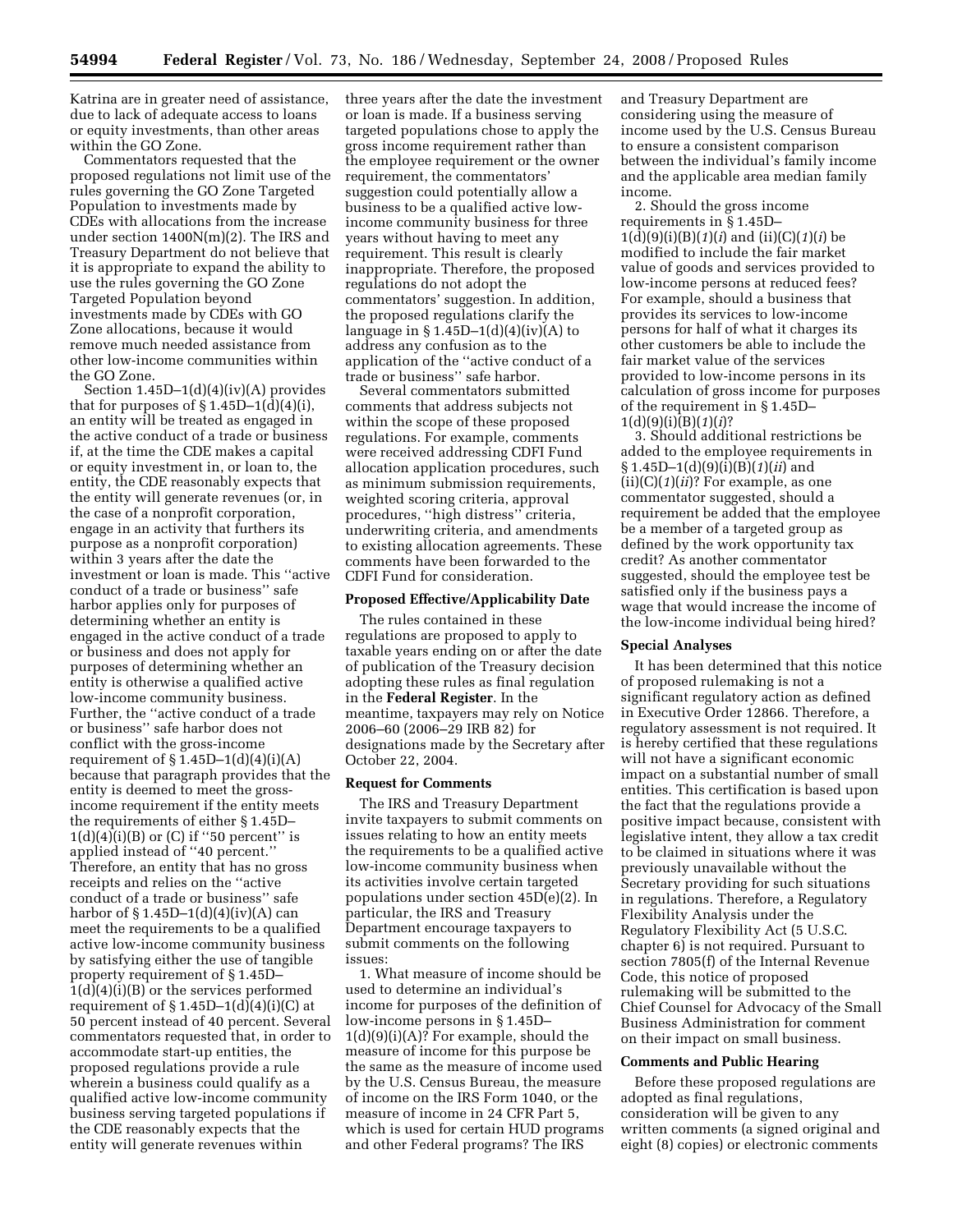that are submitted timely to the IRS. Comments are requested on all aspects of the proposed regulations. In addition, the IRS and Treasury Department specifically request comments on the clarity of the proposed rules and how they can be made easier to understand. All comments will be available for public inspection and copying.

A public hearing has been scheduled for Friday, January 22, 2009 at 10 a.m. in the IRS Auditorium, Internal Revenue Building, 1111 Constitution Avenue, NW., Washington, DC. Due to building security procedures, visitors must enter at the Constitution Avenue entrance. In addition, all visitors must present photo identification to enter the building. Because of access restrictions, visitors will not be admitted beyond the immediate entrance area more than 30 minutes before the hearing starts. For information about having your name placed on the building access list to attend the hearing, see the **FOR FURTHER INFORMATION CONTACT** section of this preamble.

The rules of 26 CFR 601.601(a)(3) apply to the hearing.

Persons who wish to present oral comments at the hearing must submit electronic or written comments and an outline of the topics to be discussed and the time to be devoted to each topic (a signed original and eight (8) copies) by December 26, 2008. A period of 10 minutes will be allotted to each person for making comments. An agenda showing the scheduling of the speakers will be prepared after the deadline for receiving outlines has passed. Copies of the agenda will be available free of charge at the hearing.

### **Drafting Information**

The principal author of these regulations is Lauren Ross Taylor, formerly with the Office of the Associate Chief Counsel (Passthroughs and Special Industries), IRS. However, other personnel from the IRS and Treasury Department participated in their development.

### **List of Subjects in 26 CFR Part 1**

Income taxes, Reporting and recordkeeping requirements.

# **Proposed Amendments to the Regulations**

Accordingly, 26 CFR part 1 is proposed to be amended as follows:

### **PART 1—INCOME TAXES**

**Paragraph 1.** The authority citation for part 1 is amended by adding an entry in numerical order to read in part as follows:

**Authority:** 26 U.S.C. 7805 \* \* \* Section 1.45D–1 also issued under 26 U.S.C.  $45D(e)(2) * * *$ 

Par. 2. Section 1.45D-1 is amended by:

1. In paragraph (a), revising the entry for paragraph (h) and adding new entries for  $(d)(9)$ ,  $(d)(9)(i)$ ,  $(d)(9)(i)(A)$ , (d)(9)(i)(B), (d)(9)(i)(B)(*1*), (d)(9)(i)(B)(*2*), (d)(9)(i)(B)(*3*), (d)(9)(i)(C), (d)(9)(i)(C)(*1*), (d)(9)(i)(C)(*2*), (d)(9)(i)(D), (d)(9)(ii),  $(d)(9)(ii)(A), (d)(9)(ii)(B), (d)(9)(ii)(C),$ (d)(9)(ii)(C)(*1*), (d)(9)(ii)(C)(*2*), (d)(9)(ii)(C)(*2*)(*i*), (d)(9)(ii)(C)(*2*)(*ii*), (d)(9)(ii)(D), (d)(9)(ii)(D)(*1*), (d)(9)(ii)(D)(*2*), (d)(9)(ii)(E), and (h)(3).

2. Revising paragraph (d)(4)(i) introductory text.

3. Adding the language ''See paragraph (d)(9) of this section for rules relating to targeted populations.'' to the end of paragraph (d)(4)(i)(A).

4. Adding the language ''See paragraph (d)(9) of this section for rules relating to targeted populations.'' to the end of paragraph (d)(4)(i)(B)(*1*).

5. Adding the language ''See paragraph (d)(9) of this section for rules relating to targeted populations.'' to the end of paragraph (d)(4)(i)(C).

6. Adding a new sentence at the end of paragraph  $(d)(4)(iv)(A)$ .

7. Adding new paragraph (d)(9).

8. Revising the heading for paragraph (h) and adding new paragraph (h)(3). The additions and revisions read as

follows:

# **§ 1.45D–1 New markets tax credit.**

- $(a) * * * *$
- (d) \* \* \*
- (9) Targeted populations.
- (i) Low-income persons.
- (A) Definition.
- (B) Qualified active low-income community business requirements for low-
- income targeted populations.
	- (*1*) In general. (*2*) Employee.
	- (*3*) Owner.
	- (C) 120-percent-income restriction.
	- (*1*) In general.
	-
	- (*2*) Population census tract location. (D) Rental of real property for low-income
- targeted populations.
- (ii) Individuals who otherwise lack
- adequate access to loans or equity

investments.

- (A) In general.
- (B) GO Zone Targeted Population.
- (C) Qualified active low-income
- community business requirements for the GO Zone Targeted Population.
	-
	- (*1*) In general.
	- (*2*) Location.
	- (*i*) In general. (*ii*) Determination.
	- (D) 200-percent-income restriction.
	- (*1*) In general.
	- (*2*) Population census tract location.

(E) Rental of real property for the GO Zone Targeted Population.

- \* \* \* \* \* (h) Effective/applicability dates (3) Targeted populations.
- \* \* \* \* \*
- (d) \* \* \*
- $(4) * * * *$

(i) *In general.* The term *qualified active low-income community business*  means, with respect to any taxable year, a corporation (including a nonprofit corporation) or a partnership engaged in the active conduct of a qualified business (as defined in paragraph (d)(5) of this section), if the requirements of  $(d)(4)(i)(A), (B), (C), (D), and (E) of this$ section are met (or in the case of an entity serving targeted populations, if the requirements of paragraphs  $(d)(4)(i)(D)$ ,  $(E)$ , and  $(d)(9)(i)$  or  $(ii)$  of this section are met). Solely for purposes of this section, a nonprofit corporation will be deemed to be engaged in the active conduct of a trade or business if it is engaged in an activity that furthers its purpose as a nonprofit corporation.

\* \* \* \* \* (iv) *Active conduct of a trade or business*—(A) \* \* \* This paragraph (d)(4)(iv) applies only for purposes of determining whether an entity is engaged in the active conduct of a trade or business and does not apply for purposes of determining whether the gross-income requirement under paragraph (d)(4)(i)(A), (d)(9)(i)(B)(*1*)(*i*), or (d)(9)(ii)(C)(*1*)(*i*) of this section is satisfied.

\* \* \* \* \* (9) *Targeted populations.* As determined by the Treasury Department, for purposes of section 45D(e)(2), targeted populations that will be treated as a low-income community are individuals, or an identifiable group of individuals, including an Indian tribe, who are low-income persons as defined in paragraph (d)(9)(i) of this section or who are individuals who otherwise lack adequate access to loans or equity investments as defined in paragraph (d)(9)(ii) of this section.

(i) *Low-income persons*—(A) *Definition.* For purposes of section 45D(e)(2), an individual shall be considered to be low-income if the individual's family income, adjusted for family size, is not more than—

(*1*) For metropolitan areas, 80 percent of the area median family income; and

(*2*) For non-metropolitan areas, the greater of 80 percent of the area median family income, or 80 percent of the statewide non-metropolitan area median family income.

(B) *Qualified active low-income community business requirements for*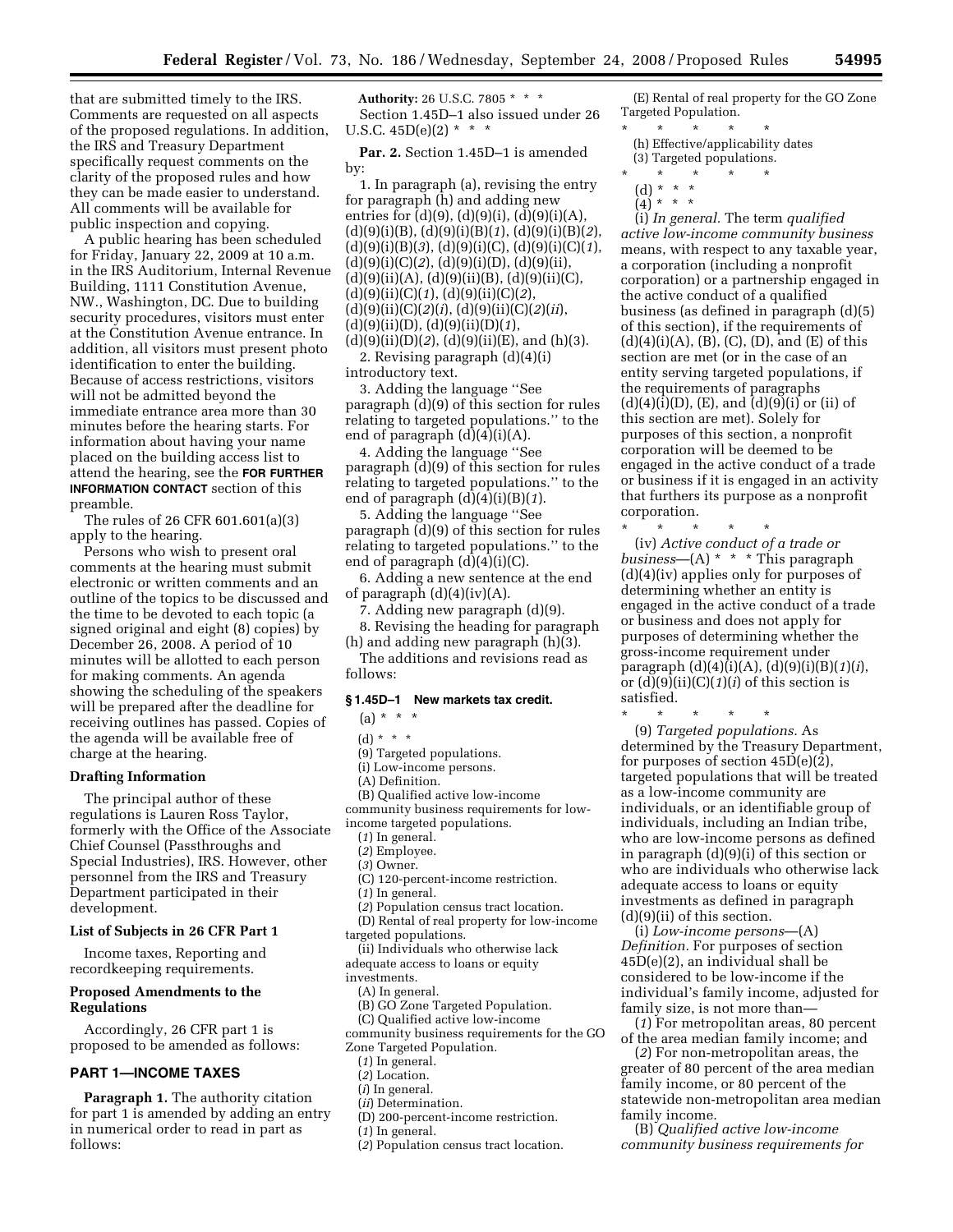*low-income targeted populations*—(1) *In general.* An entity will not be treated as a qualified active low-income community business for low-income targeted populations unless—

(*i*) At least 50 percent of the entity's total gross income for any taxable year is derived from sales, rentals, services, or other transactions with individuals who are low-income persons for purposes of section 45D(e)(2) and this paragraph (d)(9),

(*ii*) At least 40 percent of the entity's employees are individuals who are lowincome persons for purposes of section  $45D(e)(2)$  and this paragraph  $(d)(9)$ , or

(*iii*) At least 50 percent of the entity is owned by individuals who are lowincome persons for purposes of section  $45D(e)(2)$  and this paragraph  $(d)(9)$ .

*(2) Employee.* The determination of whether an employee is a low-income person must be made at the time the employee is hired. If the employee is a low-income person at the time of hire, that employee is considered a lowincome person for purposes of section  $45D(e)(2)$  and this paragraph  $(d)(9)$ throughout the time of employment, without regard to any increase in the employee's income after the time of hire.

*(3) Owner.* The determination of whether an owner is a low-income person must be made at the time the qualified low-income community investment is made. If an owner is a low-income person at the time the qualified low-income community investment is made, that owner is considered a low-income person for purposes of section 45D(e)(2) and this paragraph (d)(9) throughout the time the ownership interest is held by that owner.

(C) *120-percent-income restriction*— (*1*) *In general*—(i) In no case will an entity be treated as a qualified active low-income community business under paragraph (d)(9)(i) of this section if the entity is located in a population census tract for which the median family income exceeds 120 percent of—

(*A*) In the case of a tract not located within a metropolitan area, the statewide median family income, or

(*B*) In the case of a tract located within a metropolitan area, the greater of statewide median family income or metropolitan area median family income (120-percent-income restriction).

(*ii*) The 120-percent-income restriction shall not apply to an entity located within a population census tract with a population of less than 2,000 if such tract is not located in a metropolitan area.

(*iii*) The 120-percent-income restriction shall not apply to an entity located within a population census tract with a population of less than 2,000 if such tract is located in a metropolitan area and more than 75 percent of the tract is zoned for commercial or industrial use. For this purpose, the 75 percent calculation should be made using the area of the population census tract. For purposes of this paragraph (d)(9)(i)(C)(*1*)(*iii*), property for which commercial or industrial use is a permissible zoning use will be treated as zoned for commercial or industrial use.

(2) *Population census tract location*— (*i*) For purposes of the 120-percentincome restriction, an entity will be considered to be located in a population census tract for which the median family income exceeds 120 percent of the applicable median family income under paragraph (d)(9)(i)(C)(*1*)(*i*)(*A*) or (*B*) of this section (non-qualifying population census tract) if—

(*A*) At least 50 percent of the total gross income of the entity is derived from the active conduct of a qualified business (as defined in paragraph (d)(5) of this section) within one or more nonqualifying population census tracts (non-qualifying gross income amount);

(*B*) At least 40 percent of the use of the tangible property of the entity (whether owned or leased) is within one or more non-qualifying population census tracts (non-qualifying tangible property usage); and

(*C*) At least 40 percent of the services performed for the entity by its employees are performed in one or more non-qualifying population census tracts (non-qualifying services performance).

(*ii*) The entity is considered to have the non-qualifying gross income amount if the entity has non-qualifying tangible property usage or non-qualifying services performance of at least 50 percent instead of 40 percent.

(*iii*) If the entity has no employees, the entity is considered to have the nonqualifying gross income amount as well as non-qualifying services performance if at least 85 percent of the use of the tangible property of the entity (whether owned or leased) is within one or more non-qualifying population census tracts.

(D) *Rental of real property for lowincome targeted populations.* The rental to others of real property for low-income targeted populations that otherwise satisfies the requirements to be a qualified business under paragraph (d)(5) of this section will be treated as located in a low-income community for purposes of paragraph (d)(5)(ii) of this section if at least 50 percent of the entity's total gross income is derived from rentals to individuals who are lowincome persons for purposes of section  $45D(e)(2)$  and this paragraph  $(d)(9)$  and/ or to a qualified active low-income community business that meets the requirements for low-income targeted populations under paragraphs (d)(9)(i)(B)(*1*)(*i*) or (*ii*) and (d)(9)(i)(B)(*2*) of this section.

(ii) *Individuals who otherwise lack adequate access to loans or equity investments*—(A) *In general.* Paragraph (d)(9)(ii) of this section may be applied only with regard to qualified lowincome community investments made under the increase in the new markets tax credit limitation pursuant to section 1400N(m)(2). Therefore, only CDEs with a significant mission of recovery and redevelopment of the Gulf Opportunity Zone (GO Zone) that receive an allocation from the increase described in section 1400N(m)(2) may make qualified low-income community investments from that allocation pursuant to the rules in paragraph (d)(9)(ii) of this section.

(B) *GO Zone Targeted Population.* As determined by the Treasury Department, for purposes of targeted populations under section 45D(e)(2), an individual is considered to otherwise lack adequate access to loans or equity investments only if the individual was displaced from his or her principal residence as a result of Hurricane Katrina and/or the individual lost his or her principal source of employment as a result of Hurricane Katrina (GO Zone Targeted Population). In order to meet this definition, the individual's principal residence or principal source of employment, as applicable, must have been located in a population census tract within the GO Zone that contains one or more areas designated by the Federal Emergency Management Agency (FEMA) as flooded, having sustained extensive damage, or having sustained catastrophic damage as a result of Hurricane Katrina.

(C) *Qualified active low-income community business requirements for the GO Zone Targeted Population*—(1) *In general.* An entity will not be treated as a qualified active low-income community business for the GO Zone Targeted Population unless—

(*i*) At least 50 percent of the entity's total gross income for any taxable year is derived from sales, rentals, services, or other transactions with the GO Zone Targeted Population, low-income persons as defined in paragraph (d)(9)(i) of this section, or some combination thereof;

(*ii*) At least 40 percent of the entity's employees consist of the GO Zone Targeted Population, low-income persons as defined in paragraph (d)(9)(i)